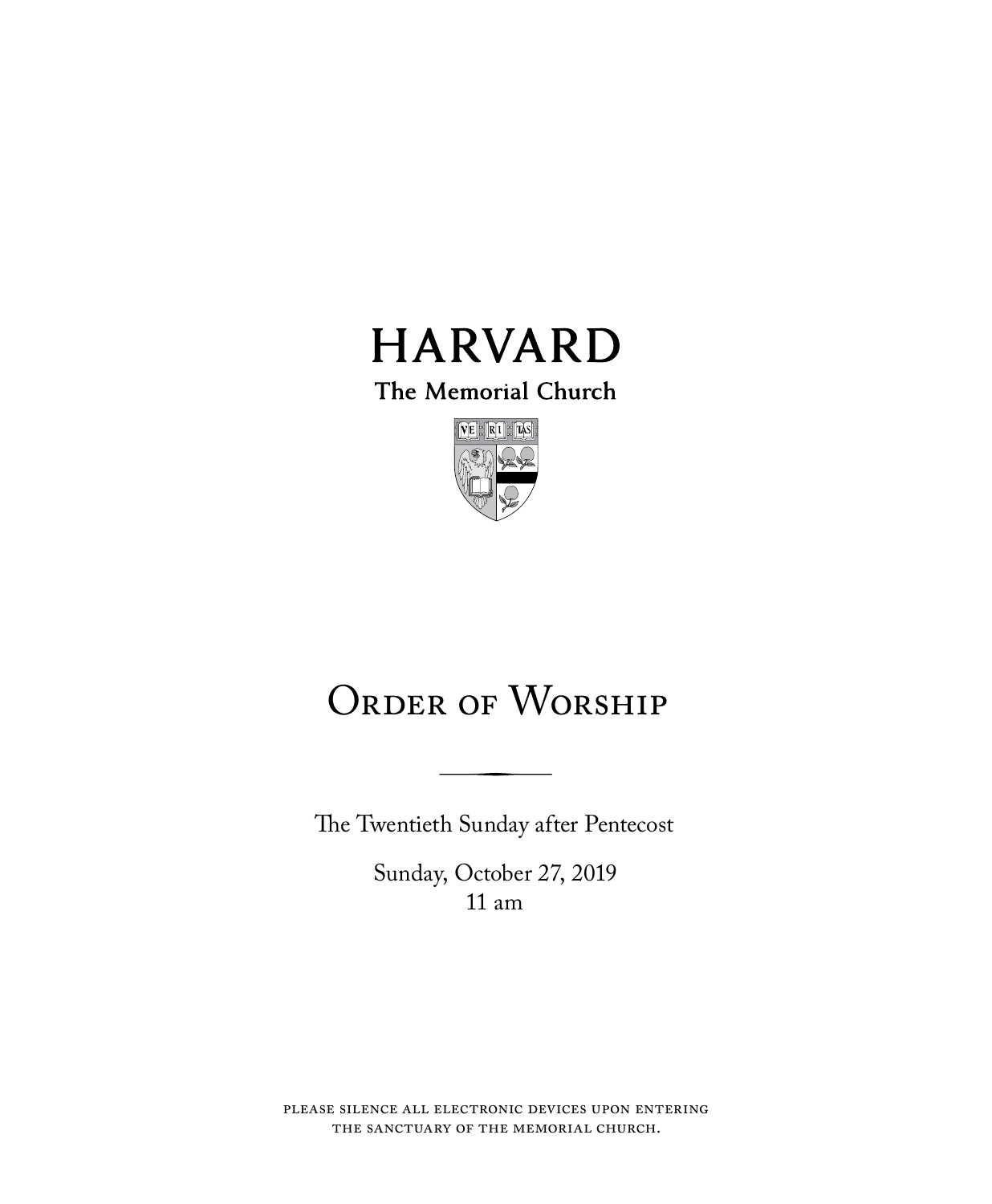## PRELUDE

Sonata in F major, K. 224

Sonata in E-flat major, K. 67 *Wolfgang Amadeus Mozart (1756–1791)*

## HYMN

No. 1, st. 1 & 4, "All People That on Earth Do Dwell" *Old Hundredth The congregation standing*

## CALL TO WORSHIP

#### *from Psalm 36 & Isaiah 2*

| Minister: | Your steadfast love, O Lord, extends to the heavens,<br>your faithfulness to the clouds.               |
|-----------|--------------------------------------------------------------------------------------------------------|
| People:   | Your righteousness is like the mighty mountains,<br>your judgments are like the great deep.            |
| Minister: | How precious is your steadfast love, O God!<br>All people may take refuge in the shadow of your wings. |
| People:   | For with you is the fountain of life;<br>in your light we see light.                                   |
| Minister: | Come, let us set out in the light of the Lord.                                                         |

## **CONFESSION**

#### *In unison:*

Eternal God, in whom we live and move and have our being, whose face is hidden from us by our sin, and whose mercy we forget: cleanse us from all offenses, and deliver us from proud thoughts and vain desires; that humbly we may draw near to thee, confessing our faults, confiding in thy grace, and finding in thee our refuge and our strength, through Jesus Christ our Lord.

## ASSURANCE OF PARDON

## HYMN No. 19, "O Praise Ye the Lord! Sing Praise in the Height" *Laudate Dominum The congregation standing*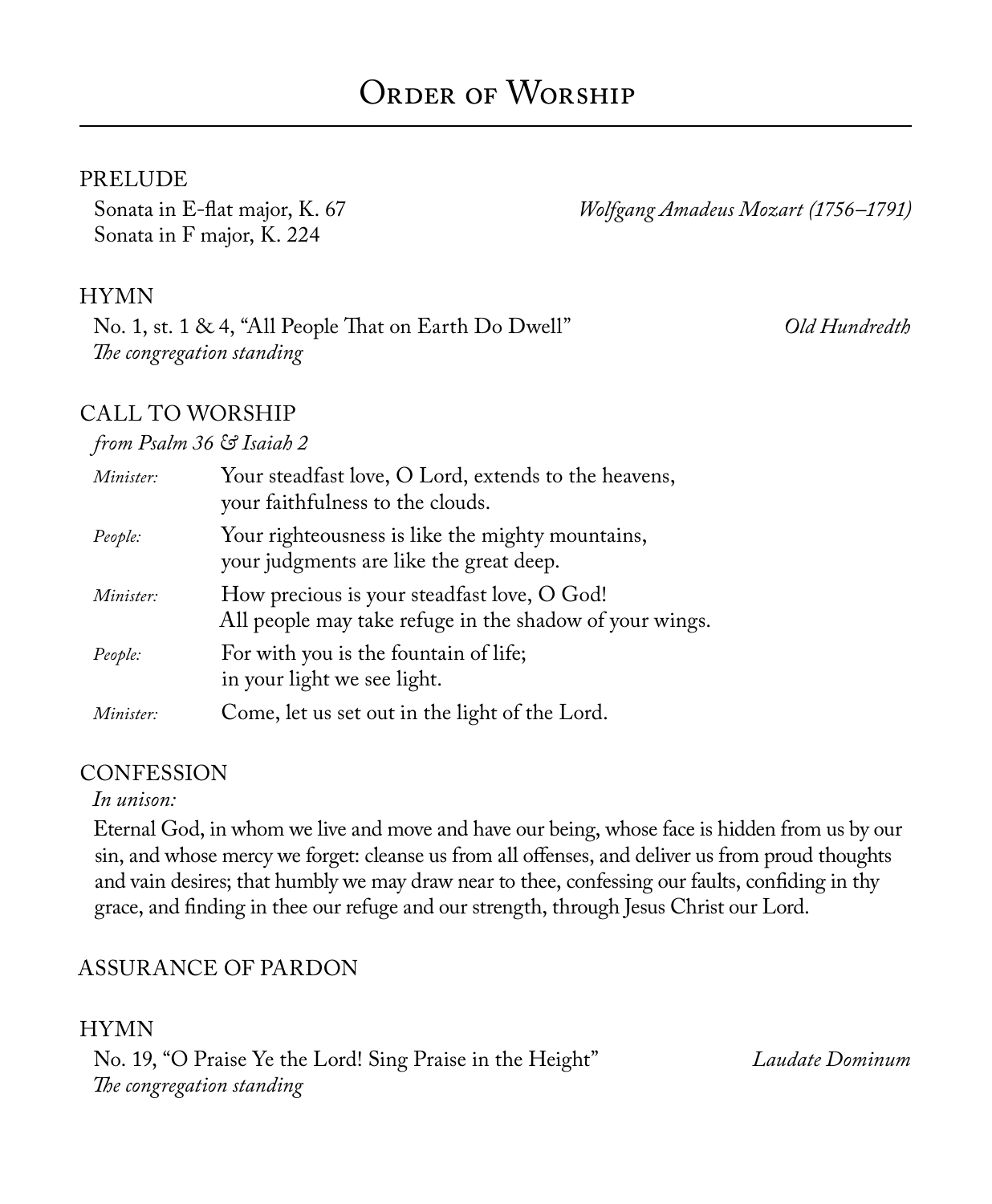## GREETING AND THE PEACE

*All are invited to join in singing of Hymn No. 27, stanza 1.*

#### **OFFERTORY**

*The offering collected goes directly to fund the Memorial Church Grants Committee's recipient organizations and their important work in our local communities. Checks can be written to the Memorial Church with the memo line "Grants Committee." Ushers will begin collection from the back of the church.*

Psalm 65:1–2, 5–14 *Te decet hymnus Chant by Gerre Hancock (1934–2012)* Thou, O God, art praised in Sion; and unto thee shall the vow be performed in Jerusalem. Thou that hearest the prayer, unto thee shall all flesh come. Thou shalt show us wonderful things in thy righteousness, O God of our salvation; thou that art the hope of all the ends of the earth, and of them that remain in the broad sea. Who in his strength setteth fast the mountains, and is girded about with power. Who stilleth the raging of the sea, and the noise of his waves, and the madness of the peoples. They also that dwell in the uttermost parts of the earth shall be afraid at thy tokens, thou that makest the outgoings of the morning and evening to praise thee.

Thou visitest the earth, and blessest it; thou makest it very plenteous. The river of God is full of water: thou preparest their corn, for so thou providest for the earth. Thou waterest her furrows; thou sendest rain into the little valleys thereof;

thou makest it soft with the drops of rain, and blessest the increase of it.

Thou crownest the year with thy goodness; and thy clouds drop fatness.

They shall drop upon the dwellings of the wilderness; and the little hills shall rejoice on every side. The folds shall be full of sheep; the valleys also shall stand so thick with corn,

that they shall laugh and sing.

#### DOXOLOGY

*Sung by the congregation, standing* Praise God, from whom all blessings flow. Praise God, all people here below. Praise God above, ye heavenly host. Creator, Christ and Holy Ghost. Amen.

FIRST LESSON

Joel 2:23–32 *Pew Bible, page 801*–*802 (OT)*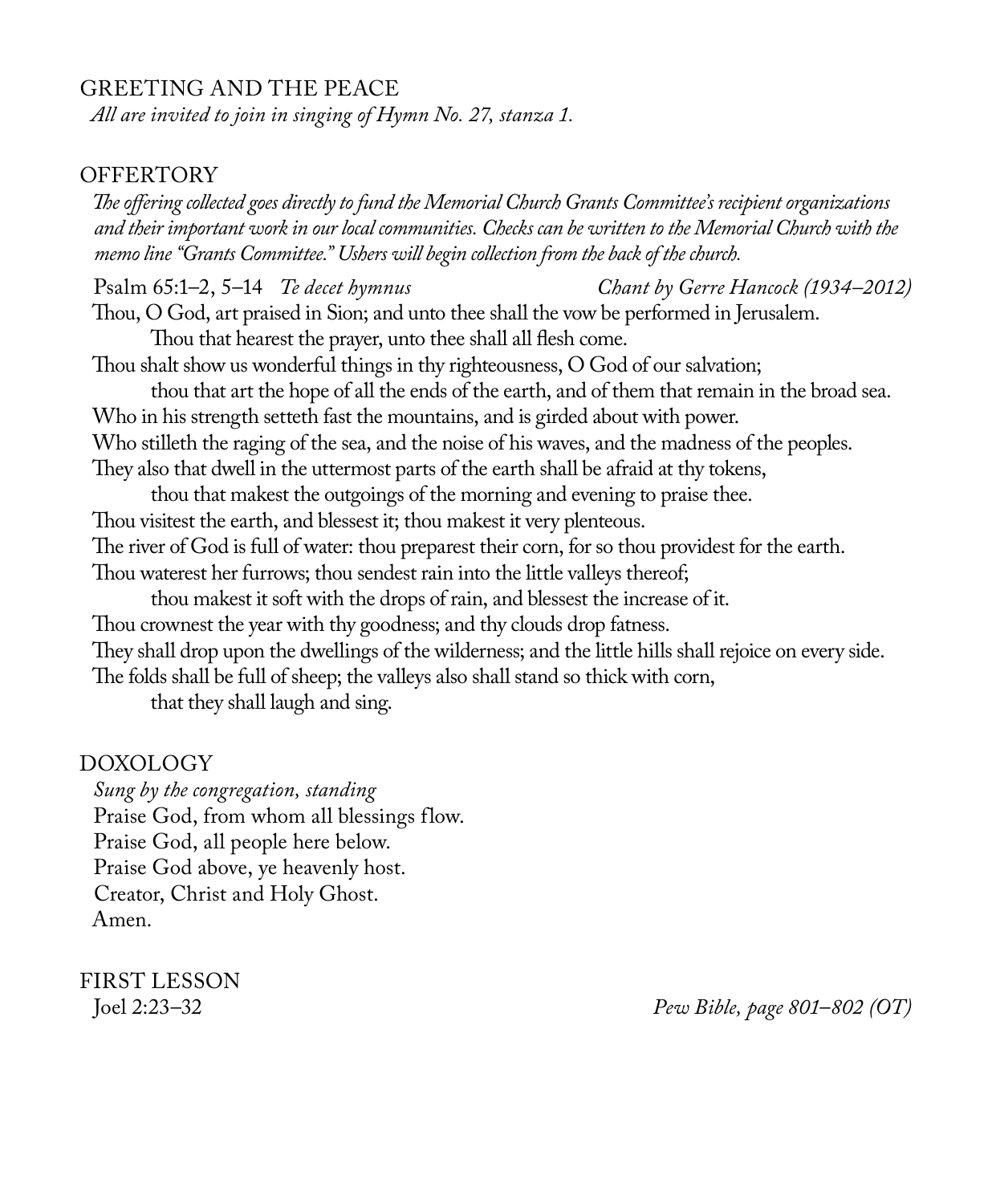#### ANTHEM

Dixit Dominus from *Vesperae solennes de Confessore*, K. 339 *Wolfgang Amadeus Mozart* Dixit Dominus Domino meo; Sede a dextris meis, Donec ponam inimicos tuos Scabellum pedum tuorum. Virgam virtutis tuae emittet Dominus ex Sion: dominare In medio inimicorum tuorum. Tecum principium in die virtutis tuae, In splendoribus sanctorum: Ex utero ante luciferum Genui te. Juravit Dominus, Et non poenitebit eum, Tu es sacerdos in aeternum Secundum ordinem Melchisedech. Dominus a dextris tuis, Confregit in die irae suae reges. Judicabit in nationibus, Implebit ruinas: Conquasabit capita in terra multorum. De torrente in via bibet, Propterea exaltabit caput. Gloria Patri et Filio et Spiritui Sancto. Sicut erat in principio, et nunc, et semper. Et in saecula saeculorum. Amen. *The Lord said to my Lord; Sit at my right hand, Until I place your enemies As a footstool for your feet. The rod of your power The Lord will send forth from Zion: rule In the midst of your enemies. Sovereignty is with you on the day of your strength, In the spendor of the Holy Ones: Out of the womb before the light I begot you. The Lord has sworn, And will not repent of it: You are priest forever According to the order of Melchisedech. The Lord at your right hand Crushes kings in the day of His wrath. He will pass judgment on the nations; He will pile up calamities, And shatter heads in many lands. He will drink from the rushing stream on the way; Therefore He shall lift up His head. Glory to the Father and to the Son and to the Holy Spirit, as it was in the beginning, is now, and forever, and for generations of generations. Amen. Psalm 110*

## SECOND LESSON

2 Timothy 4:6–8, 16–18 *Pew Bible, page 188–189 (NT)*

#### PRAYER HYMN

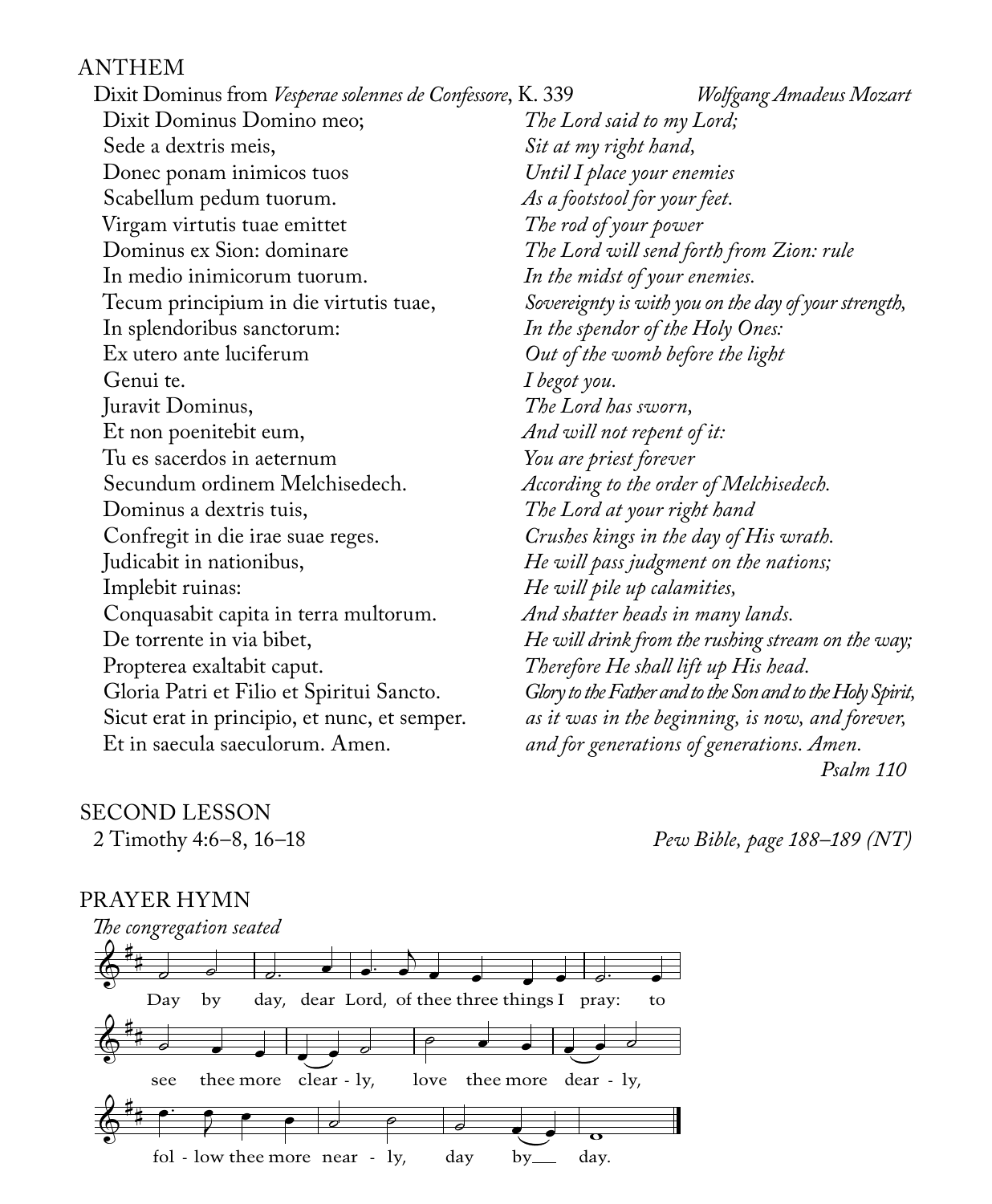## THE PRAYERS OF THE PEOPLE

## THE LORD'S PRAYER

#### *In unison:*

Our Father, who art in heaven, hallowed be thy name. Thy kingdom come. Thy will be done, on earth, as it is in heaven. Give us this day our daily bread. And forgive us our trespasses, as we forgive those who trespass against us. And lead us not into temptation, but deliver us from evil. For thine is the kingdom, and the power, and the glory, for ever and ever. Amen.

*Following the Lord's Prayer, the Prayer Hymn is repeated.*

#### ANTHEM

| Beatus vir from Vesperae solennes de Confessore, K. 339 | Wolfgang Amadeus Mozart                                    |
|---------------------------------------------------------|------------------------------------------------------------|
| Beatus vir qui timet Dominum,                           | Blessed is the man who fears the Lord,                     |
| In mandatis ejus volet nimis.                           | Who greatly delights in His commandments.                  |
| Potens in terra erit semen ejus,                        | His seed will be potent on the earth,                      |
| Generatio rectorum benedicetur.                         | The generation of the righteous will be blessed.           |
| Gloria et divitiae in domo ejus,                        | Glory and wealth will be in his house,                     |
| Et justitia ejus manet                                  | And his righteousness will endure                          |
| In saeculum saeculi.                                    | From generation to generation.                             |
| Exortum est in tenebris lumen rectis,                   | A light has arisen in the dark for the upright;            |
| Misericors et miserator et justus.                      | Merciful, compassionae, and just.                          |
| Jucundus homo,                                          | Happy is the man                                           |
| Qui miseretur et commodat,                              | Who is compassionate and generous,                         |
| Disponet sermones suos in judicio.                      | Who chooses his words with discretion;                     |
| Quia in aeternum non commovebitur.                      | For he will never be disturbed.                            |
| In memoria aeterna erit justus,                         | The just will be eternally remembered,                     |
| Ab auditione mala non timebit.                          | And will not fear evil tidings.                            |
| Paratum cor ejus sperare in Domino.                     | His heart is ready to trust in the Lord.                   |
| Confirmatum est cor ejus;                               | His heart is strenghened;                                  |
| Non commovebitur                                        | He will not be troubled                                    |
| Donec despiciat inimicos suos.                          | Until he looks down upon his enemies.                      |
| Dispersit, dedit pauperibus,                            | He disperses and gives to the poor,                        |
| Justitia ejus manet                                     | His righteousness will endure                              |
| In saeculum saeculi.                                    | From generation to generation.                             |
| Cornu ejus exaltabitur in gloria.                       | His horn will be exalted in glory.                         |
| Peccator videbit et irascetur,                          | The sinner will see and be angered,                        |
| Dentibus suis fremet et tabescet;                       | Will gnash his teeth and sulk;                             |
| Desiderium peccatorum peribit.                          | The desires of sinners will perish.                        |
| Gloria Patri et Filio et Spiritui Sancto.               | Glory to the Father and to the Son and to the Holy Spirit, |
| Sicut erat in principio, et nunc, et semper.            | as it was in the beginning, is now, and forever,           |
| Et in saecula saeculorum. Amen.                         | and for generations of generations. Amen.                  |
|                                                         | Psalm 112                                                  |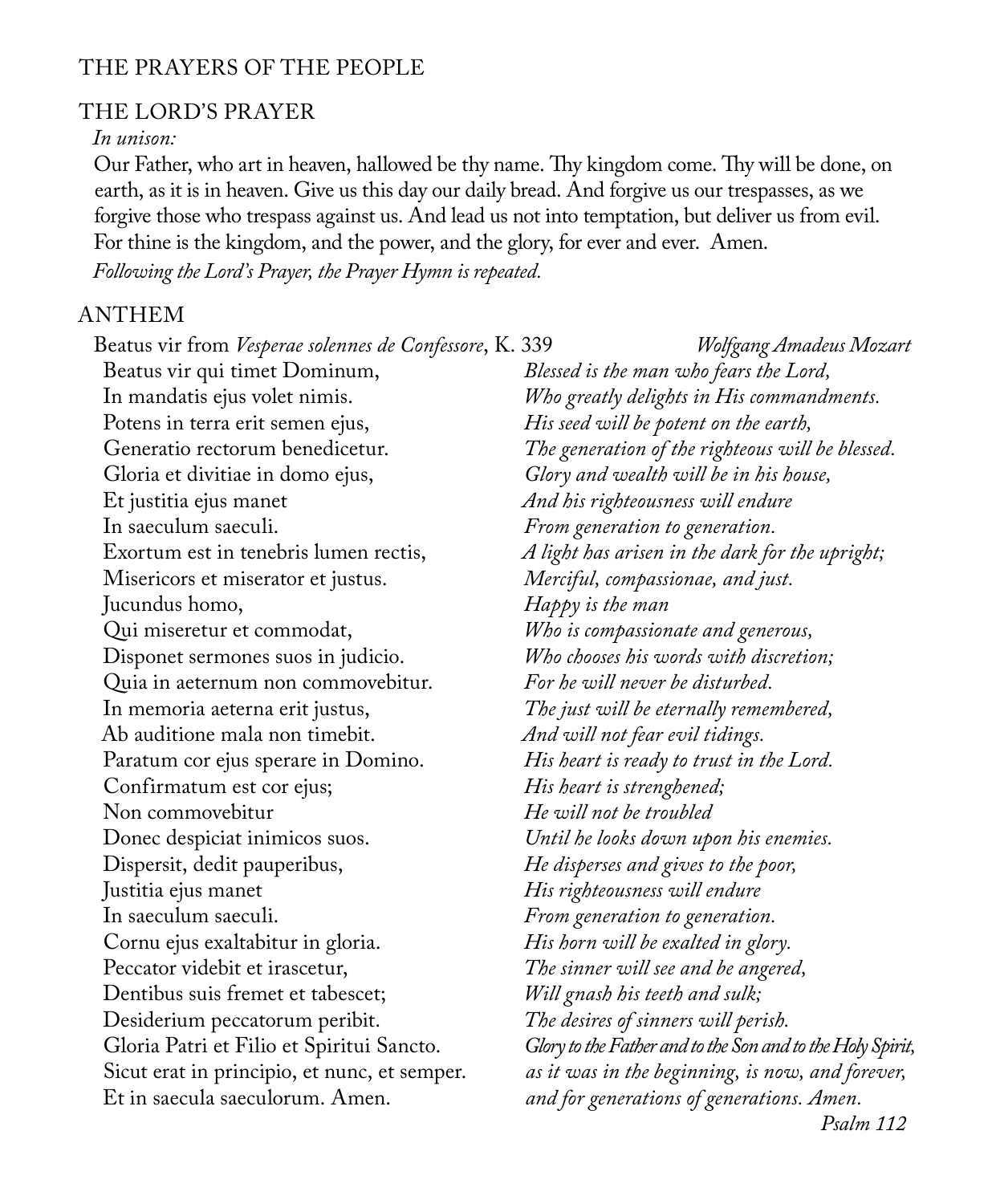**SERMON** The Lion's Mouth

## HYMN

No. 363, "Judge Eternal, Throned in Splendor" *Zeuch mich, zeuch mich The congregation standing* 

BENEDICTION

# POSTLUDE<br>Rigaudon

Rigaudon *André Campra (1660–1744)*

## *OUR MISSION*

*The Memorial Church of Harvard University is a space of grace in the center of the Yard, rooted in the good news of Jesus Christ. Affectionately known as "MemChurch," we pursue partnerships within and beyond Harvard, empowering community members to serve the world as well-informed, compassionate, moral citizens. Through worship and ministry outreach, MemChurch aims to promote justice and mercy by confronting life's challenges, differences, and our own imperfections with courage, empathy, and an ethic of love. By doing so, the Memorial Church seeks to educate minds, expand hearts, and enrich lives.*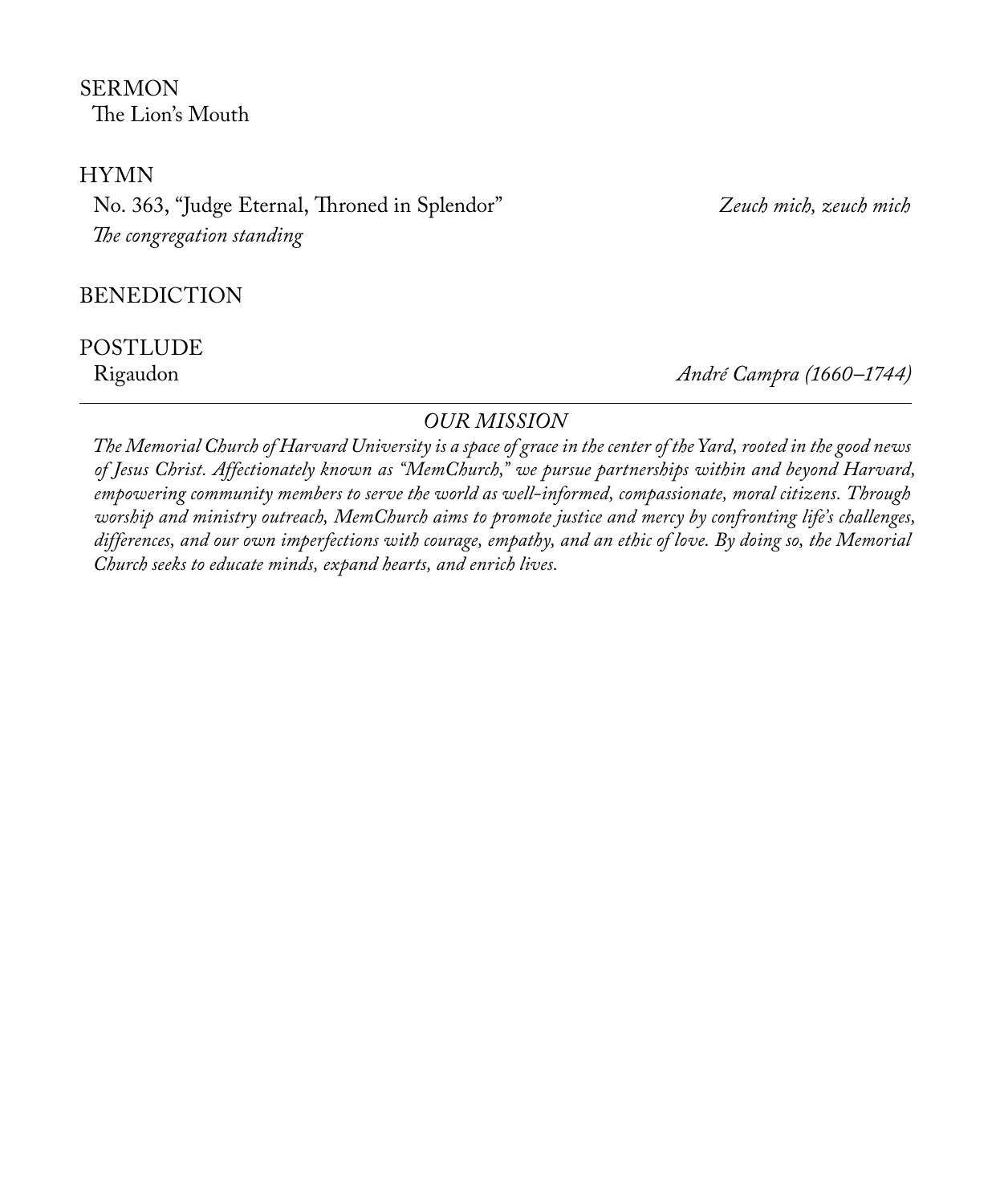# Announcements Sunday, October 27, 2019

# WELCOME

Today is the Twentieth Sunday after Pentecost. The preacher is the Rev. Kaji Douša, Senior Pastor, Park Avenue Church, New York City. The worship leaders are Professor Stephanie Paulsell, Interim Pusey Minister in the Memorial Church, Susan Shallcross Swartz Professor of the Practice of Christian Studies, Harvard Divinity School, the Rev. Alanna C. Sullivan, Grace Killian MDiv III, Seminarian in the Memorial Church, and Sally Hammel MDiv II, Seminarian in the Memorial Church. The first lesson is read by Nestor Pimienta MDiv '17. The second lesson is read by Elizabeth Propst '22. The music is provided by the Harvard University Choir, under the direction of Edward E. Jones, Gund University Organist and Choirmaster, and David von Behren, Assistant University Organist and Choirmaster. They are joined by members of the Harvard Baroque Chamber Orchestra: Sarah Darling and Nivedita Sarnath, violins and Phoebe Carrai, cello.

Our "Baby Oasis" is available for young children and infants in the lower level of the church. Parents and their children are welcome to use the respite space during worship. Audio from the service streams in the Baby Oasis.

Listening devices are available to help the hearing impaired participate in the service; please ask an usher for assistance.

# MORNING PRAYERS

Monday: Jaime Drucker MDiv '19; Tuesday: Princess Adedoyin Talabi Faniyi; Wednesday: Margaret Rennix PhD '15; Thursday: David von Behren; Friday: Diana Xochitl Munn

# DAYLIGHT SAVING TIME BEGINS

Daylight Saving Time begins next Sunday, November 3. Please remember to set your clocks back one hour.

# ALL SAINTS AND ALL SOULS REMEMBRANCES

November 3 marks the observance of the celebration of All Saints and All Souls. It is the tradition of the Memorial Church to remember on this day those who have died in the past year who have been significant in some way in the lives of members of this community. If you wish someone to be remembered, please submit names online by visiting http://bit.ly/ hmcallsaints2019. The names of those to be remembered will be listed in the November 3 Sunday Service program. All requests must be received no later than Tuesday, October 29 at 5 pm.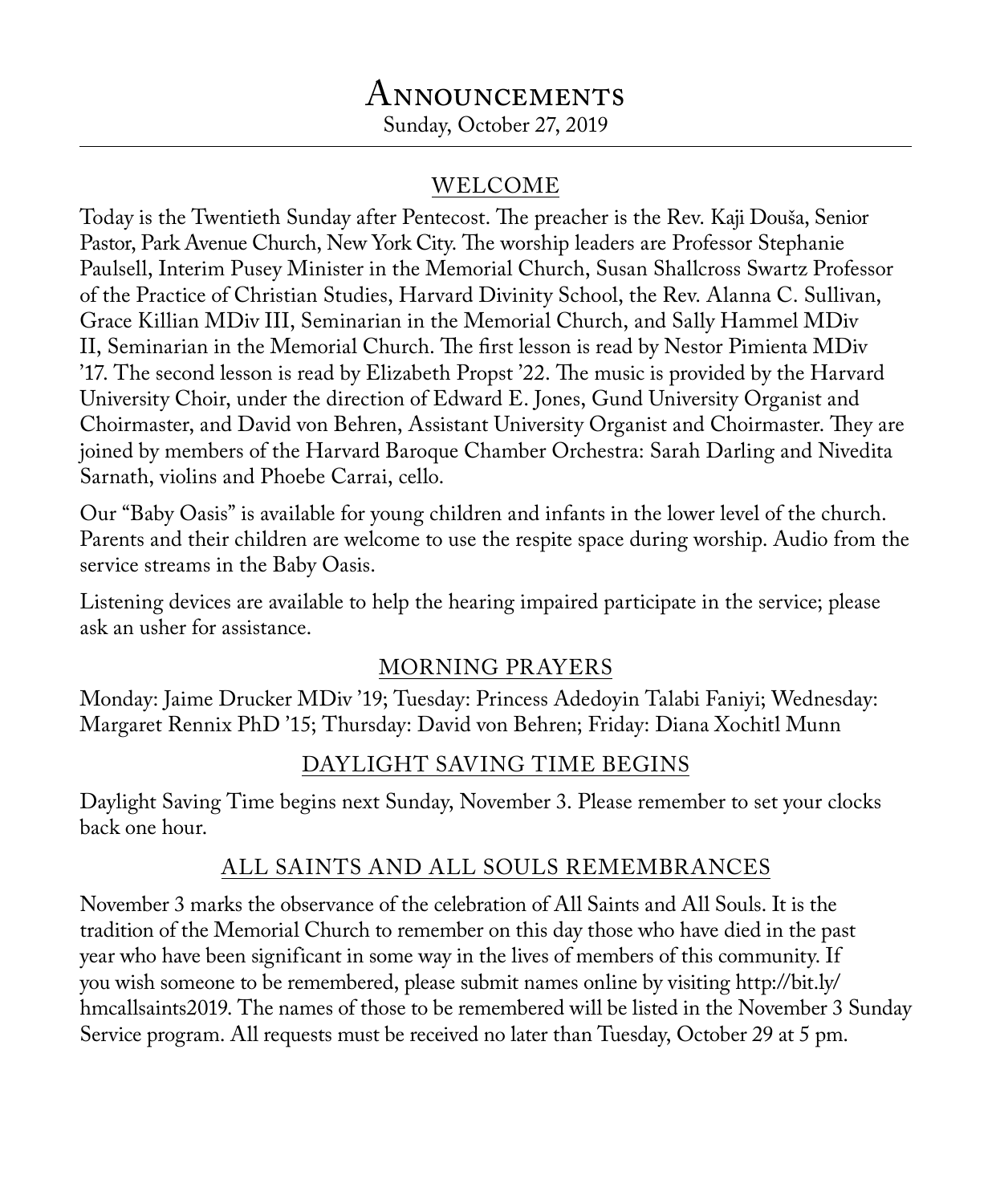# THE PILGRIMAGE PROJECT-DIA DE LOS MUERTOS

Please join us this Friday, November 1, for a pilgrimage to the Day of the Day altars in the Peabody Museum, led by Professor Davíd Carrasco, the Neil L. Rudenstine Professor of the Study of Latin America at Harvard Divinity School and in the Department of Anthropology. We will meet at 1:30 pm in the Student Oasis of the Memorial Church, and all are welcome!

# THE POLITICS OF THE UNSEEN: EXPLORING THE MORAL IMAGINATION

Harvard Divinity School invites you to a series of Monday film matinees (3–6 pm) in the Carpenter Center for the Visual Arts exploring the role of moral imagination in changing the world. The series begins tomorrow with a screening of "The Great Hack," a film on the ethics of data collection and the impact on free elections. Executive Producer Geralyn Dreyfous will be in conversation following the screening with Guardian journalist Carole Cadwalladr and Ravi Naik, Human and Data Rights Barrister.

# WILLIAM BELDEN NOBLE LECTURES

The 2019–2020 William Belden Noble Lecturer in Residence, the Rev. Dr. Raphael G. Warnock, will deliver four lectures over the course of the academic year. The next lecture will take place on Wednesday, November 20 at 7 pm. A national voice on social justice issues such as voting rights and criminal justice, Warnock is Senior Pastor of the Ebenezer Baptist Church in Atlanta, the spiritual home of the Rev. Dr. Martin Luther King, Jr. All lectures will take place in the Memorial Church Sanctuary and are free and open to the public.

# FALL CONCERT

On Sunday, November 3 at 4 pm, the Harvard University Choir and the Harvard Baroque Chamber Orchestra will present a concert of the music of Joseph Haydn, Wolfgang Amadeus Mozart, and C. P. E. Bach. Admission is free, and all are welcome.

# FAITH FORMATION

The Church School offers Christian education classes for children of age three through sixteen. All classes are held during Sunday services in the Fall and Spring Terms. To register and learn more, please visit the Church School for Children page on our website.

For adults in the MemChurch community, the Faith and Life forum seeks to enrich our spirituality by promoting religious literacy and cultural competency. The Forum is held Sunday mornings during the Fall and Spring Terms in the Buttrick Room from 9:30 am to 10:30 am. Speakers include scholars, pastors, and other public figures whose work enhances our awareness of the pivotal role religion plays across space and time.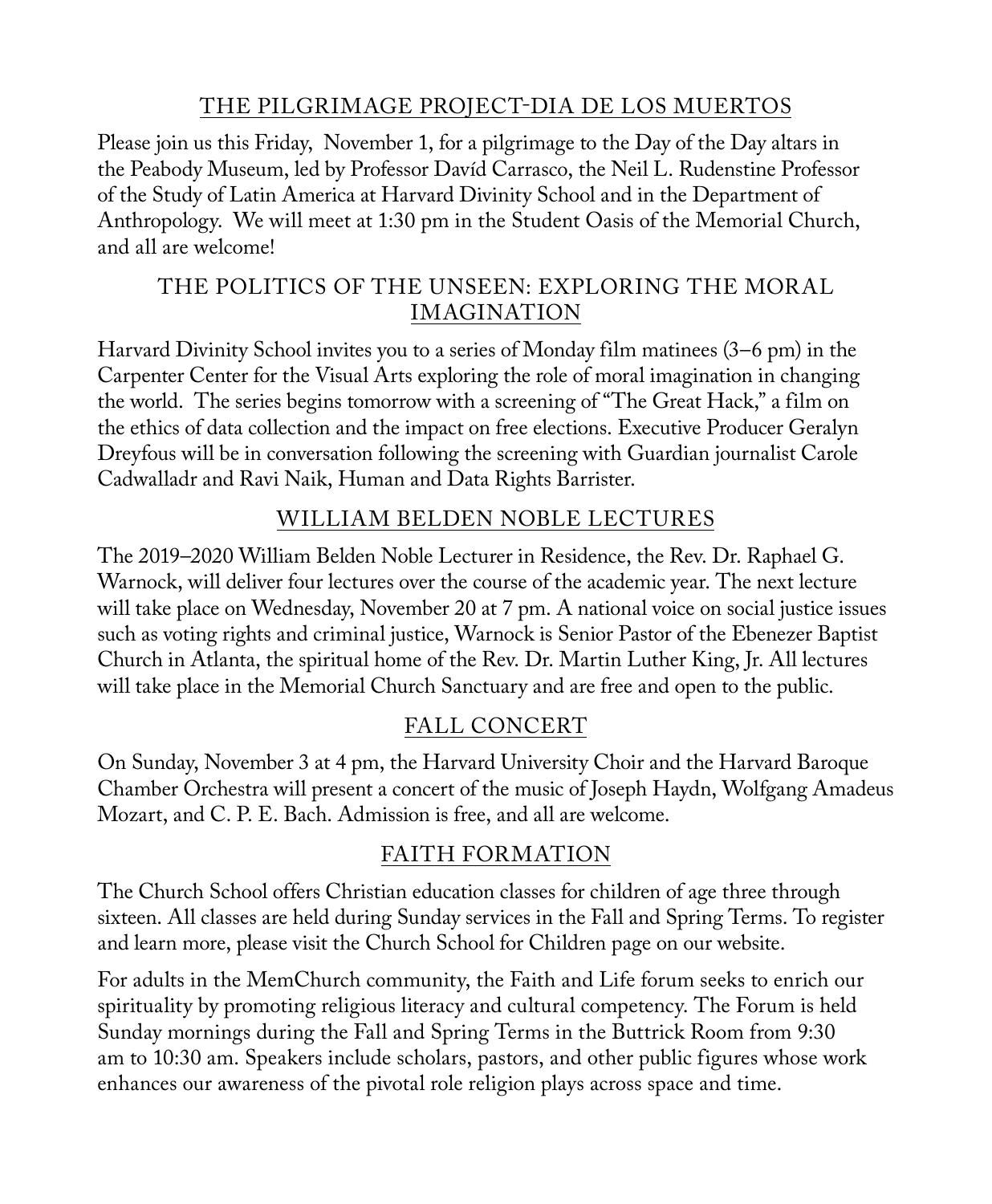To learn about upcoming speakers, please visit the Faith & Life Forum page on our website. The Forum will continue next Sunday, November 3 with Vanessa Zoltan. To learn about upcoming speakers, please visit the Faith & Life Forum page on our website.

Contact Ministry Fellow, Westley (Wes) Conn (westley\_conn@harvard.edu) for more information about faith formation at MemChurch.

## MUSIC NOTES

At age sixteen, Salzburg's most famous son—Wolfgang Amadeus Mozart—was appointed *Konzertmeister* at the city's court under Archbishop Hieronymous von Colloredo, but left at age twenty-one to seek fame and fortune elsewhere. Following unsuccessful tours of Mannheim, Munich, and Paris, however, the composer reluctantly returned to Salzburg as court organist in January 1779, but his discontentment with the city's musical life remained undiminished. Archbishop Colloredo's restrictions concerning the length and substance of liturgical music are well documented by Mozart, and musical settings from this period employ a simple and immediate declamation of the text—with a minimum of repetition—and sparing musical forces. Despite these limitations, Mozart fashions a body of liturgical music for Salzburg Cathedral that includes the beautiful *Vesperae solennes de Confessore* (Solemn Vespers for a Saint's Day), K. 339, which foreshadows the two great unfinished Viennese choral masterpieces, the *Mass in C Minor* and the *Requiem*. The first and third psalms of the collection are presented this morning: the energetic *Dixit Dominus*, and the joyful *Beatus vir*.

Mozart's so-called "Church Sonatas" were also written for Salzburg Cathedral as interlude music between the Epistle and the Gospel. This morning's prelude features the elegiac E-flat major sonata and the spritely F major sonata, led by Phoebe Carrai and Sarah Darling, directors of the Harvard Baroque Chamber Orchestra. French composer André Campra was an important composer of French opera in the period between Lully and Rameau. His most famous opera, *Idomeneé* (whose libretto formed the basis of Mozart's more famous *Idomeneo*) contains the Rigadoun dance, which has become a popular concert piece for organists.

## LISTEN TO SUNDAY WORSHIP AND MORNING PRAYERS

Sunday services are broadcast on Harvard's radio station, WHRB 95.3 FM in term; a live stream of the service is available at *whrb.org*. Recordings of Sunday Worship Services and Sunday Sermons are available on our website, *memorialchurch.harvard.edu*, during the week following the service. Sunday Sermons and Morning Prayers are also available on SoundCloud at *http://bit.ly/sundaysermons* and *http://bit.ly/morningprayers* respectively, and on iTunes—search "Harvard Memorial Church" from your iTunes app.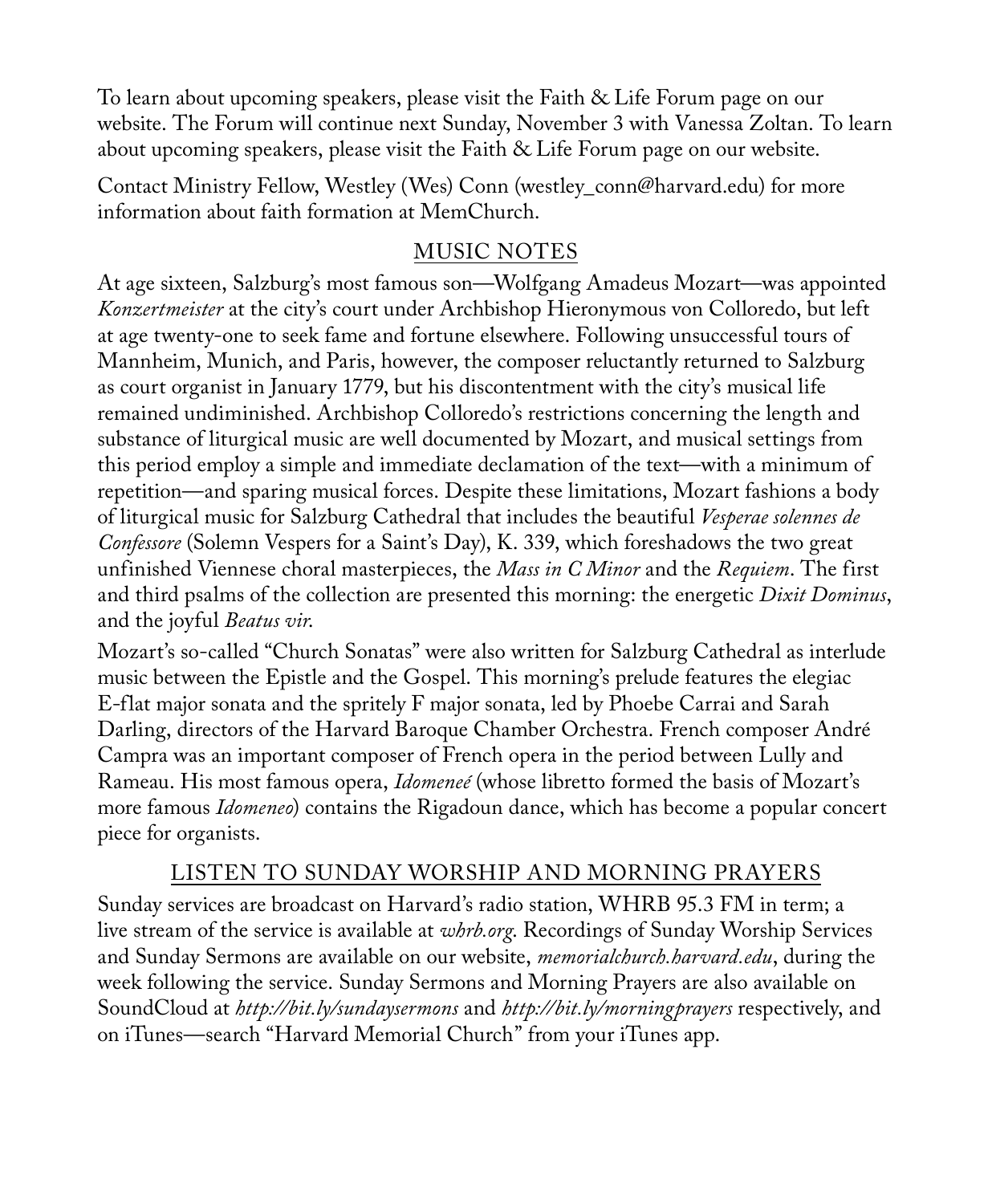# STAY CONNECTED TO THE MEMORIAL CHURCH

**E-mail:** Join our e-mail list and stay up-to-date with all the happenings in the Memorial Church. To sign up, visit our website at *memorialchurch.harvard.edu*

**Like us on Facebook:** *facebook.com/harvardmemorialchurch* **Follow us on Twitter:** *twitter.com/memchurch* and **Instagram:** *instagram.com/memchurch* **Watch us on YouTube:** *youtube.com/memchurchharvard*

# NEXT SUNDAY'S SERVICE

Next Sunday is First-Year Family Weekend and All Saints' Day. The preacher will be Professor Stephanie Paulsell, Interm Pusey Minister in the Memorial Church, Susan Shallcross Swartz Professor of the Practice of Christian Studies, Harvard Divinity School.

*For more information on upcoming services and events: memorialchurch.harvard.edu • facebook.com/harvardmemorialchurch • twitter.com/memchurch To subscribe to the Memorial Church e-mail list, visit our website: memorialchurch.harvard.edu*